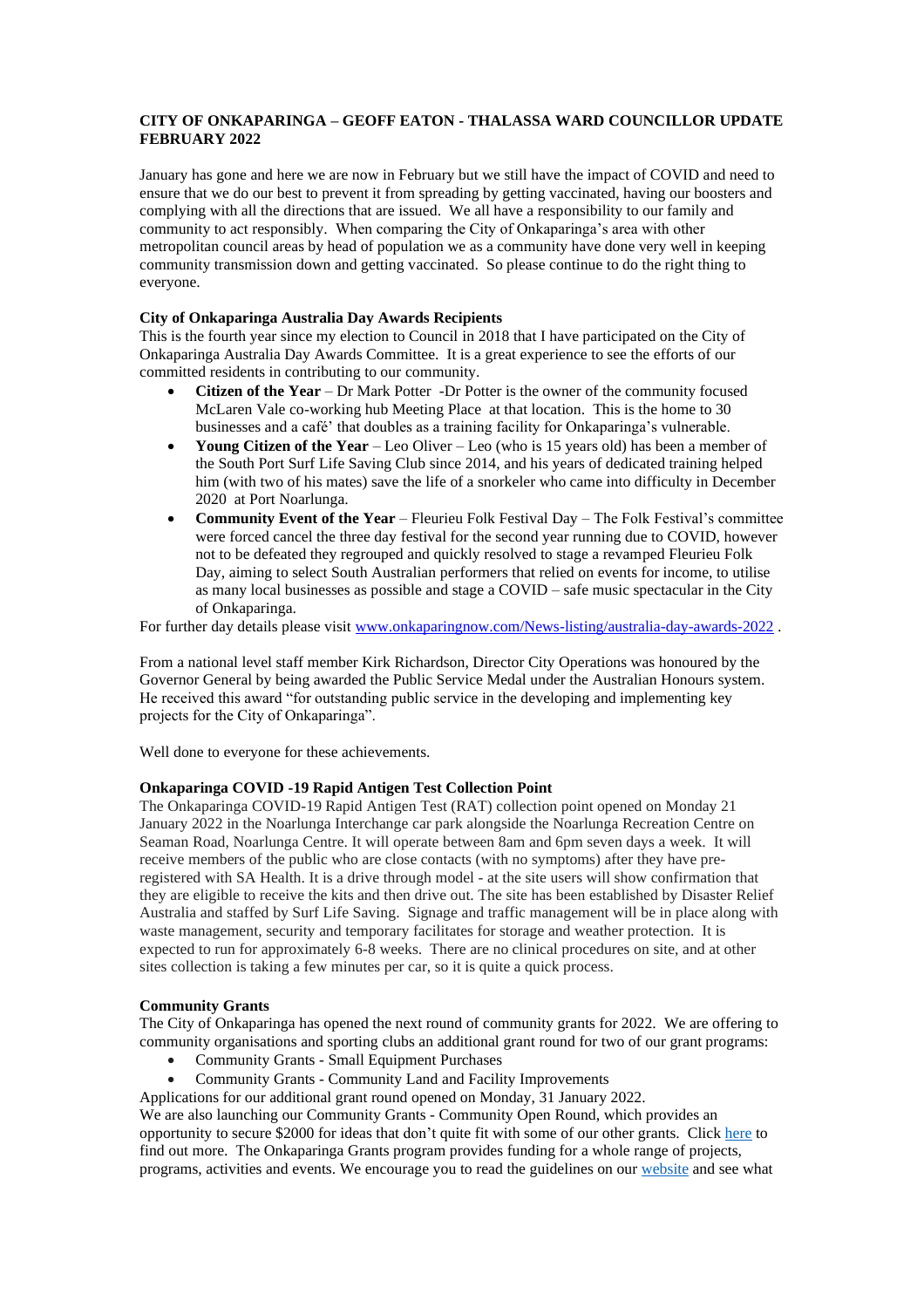is available and your eligibility. If you require any assistance contact us by email at [grants@onkaparinga.sa.gov.au](mailto:grants@onkaparinga.sa.gov.au) or phone 8384 0666.

## **OUTFIT Onkaparinga**

OUTFIT Onkaparinga is a Healthy Active Lifestyle Onkaparinga (HALO) initiative, and an entry level program to increase physical activity by utilising council's existing outdoor fitness gyms and reserves at various sites across the city and delivered by a qualified personal trainer. This will help establish good exercise behaviours and assist our community to 'Find Your 30'. Thirty minutes per day of moderate to intense physical activity is what's recommended under the [Australian Guidelines for](https://www1.health.gov.au/internet/main/publishing.nsf/Content/health-pubhlth-strateg-phys-act-guidelines)  [Physical Activity and Sedentary Guidelines](https://www1.health.gov.au/internet/main/publishing.nsf/Content/health-pubhlth-strateg-phys-act-guidelines)

Commencing Monday 31 January, it will operate every weekday until the end of term one. The locations and times are:

- **Christie Downs** (Niipu niipu Wama/Morton Reserve, Morton Road) Mondays at 4pm - Outdoor group fitness (to compliment the Roger Rasheed Sports Program)
- **Moana** (Nashwauk Crescent, Moana) Tuesdays at 6pm - Outdoor group fitness
- **Christies Beach** (Rotary Park, Beach Road) Wednesdays at 9.30am - Outdoor group fitness
- **Flagstaff Hill** (Minkarra Park, Manning Road) Thursday at 6pm - Using outdoor fitness equipment
- **Maslin Beach** (Frank Hilton Reserve, Gulf Parade) Friday at 9.30am - Using outdoor fitness equipment

Registrations required prior to bookings, which can be made three weeks in advance. For further information please visit the [HALO website](https://www.onkaparingacity.com/Around-me/Sport-and-recreation/HALO)

# **Hopgood Theatre Update**

Our fabulous Hopgood Theatre at Noarlunga has a future. A multi-million-dollar deal has been struck to secure the future of Noarlunga's Hopgood Theatre following passionate advocacy by the City of Onkaparinga on behalf of residents and the SA arts community. It enables the state government sell the theatre to council at a market value of \$3.62m, and provide a grant to council to cover the purchase costs. The state government is providing a further \$5.3m to refurbish and upgrade the theatre to ensure it can continue serving the community for decades to come.

Through years of passionate advocacy and negotiation with the state government, the council and our community have now secured the future of this prized cultural asset.

The Hopgood Theatre provides an accessible space for local artists to perform, entertains residents through performances from interstate and abroad, and provides schools with a great local venue for skills development and arts performance.

A sincerely thankyou to Minister Gardner and the state government for their commitment to help save the premier performing arts facility in Southern Adelaide, which will now be owned and managed by the City of Onkaparinga. Certainly the support from local Federal and State Government politicians was much appreciated. The ongoing efforts of Harry Dewar, Don Chapman and Councillor Bill Jamieson for their energy, commitment and strong resolve to drive this campaign and keep the fire burning.

The transfer of the Hopgood Theatre is required to be finalised before 30 June 2022 through the signing of a Deed and exchange of title and funding.

In the interim, Country Arts SA will continue to be funded to run the theatre in the first six months of 2022, with a view to a further six-month extension should it be required.

The City of Onkaparinga will work with Country Arts SA to finalise the transfer of operational management. The Hopgood Theatre is a vital and positive arts venue which operates both day and night with annual patronage of around 44,000 people (pre-covid figures) drawing a wide range of patrons including schools, community groups and seniors.

It is envisaged the \$5.3 refurbishment grant will deliver:

- New glazing, floor finishes and improved visibility and interface between the foyer and Ramsay Place
- New kitchen, bar and box office facilities, with fully refurbished amenities
- Major refurbishment of the theatre, auditorium and lecture theatre including replacement of all seating, painting, new carpets and addition of acoustic wall panelling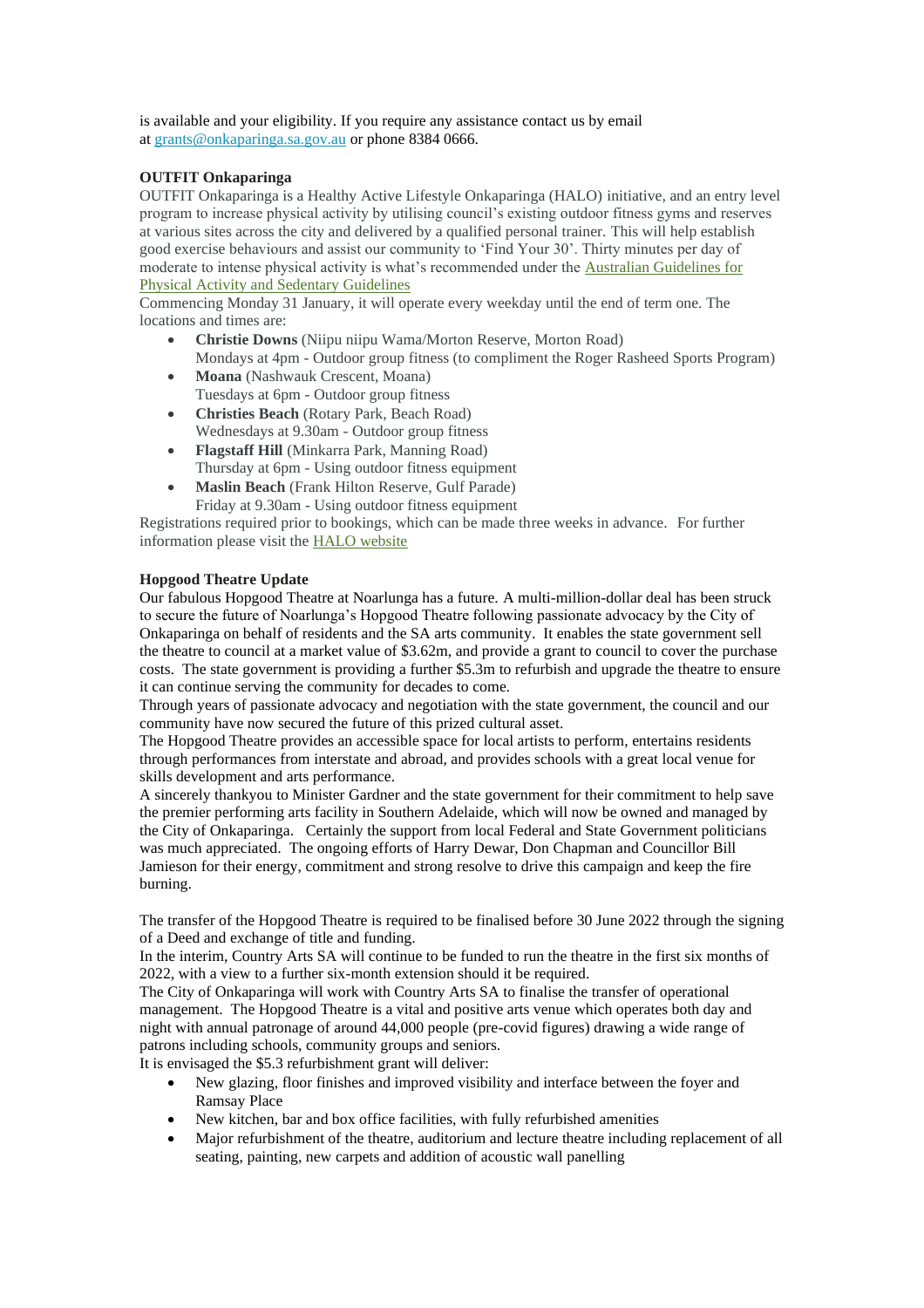- New flooring and curtains to stage areas, and replacement of existing AV and theatre lighting with a new integrated system
- Refurbishment of supporting theatre facilities including the green room, rehearsal room, dressing rooms and corridors.

This investment will ensure the Hopgood Theatre will continue to be the premier arts destination in southern Adelaide for decades to come.

**Office for Recreation, Sport and Racing 2021-22 successful Infrastructure Projects announced** Seven infrastructure projects across the City of Onkaparinga have received a total of \$866,000 in funding as part of the State Government's Office for Recreation, Sport and Racing (ORSR) Game On 2021-22 Infrastructure Grant program. This Program consists of 3 funding pools – the Regional and Districts Facilities Program,Grassroots Facilities Program and the Community Recreation and Sports Facilities Program. The seven successful projects include:

- 2 projects receiving a total of \$450,000 from the Regional and Districts Facilities Program
- 2 projects receiving a total of \$307,700 from the Grassroots Facilities Program, and
- 3 projects receiving a total of \$108,300 from the Community Recreation and Sports Facilities Program.

The total project pool across the 3 grants program was \$5.67m. Funds allocated to this council region represent 15% of the total project pool.

| <b>APPLICANT</b>                                          | <b>PROJECT PURPOSE</b>                                                                                                                                | <b>AMOUNT</b><br>(GST)<br><b>EXCLUSIVE</b> ) |
|-----------------------------------------------------------|-------------------------------------------------------------------------------------------------------------------------------------------------------|----------------------------------------------|
| REGIONAL AND DISTRICTS FACILITIES PROGRAM                 |                                                                                                                                                       |                                              |
| City of Onkaparinga<br>Noarlunga                          | To construct two unisex changerooms, two unisex<br>umpire rooms and other amenities at the Noarlunga                                                  | \$300,000                                    |
| Sportsground                                              | Sportsground, Old Noarlunga.                                                                                                                          |                                              |
| Willunga Recreation<br>Park Incorporated                  | To install a new sprung wooden floor, roof, solar<br>panels, and accessibility amenities at the Willunga<br>Recreation Park, Willunga.                | \$150,000                                    |
| <b>GRASSROOTS FACILITIES PROGRAM</b>                      |                                                                                                                                                       |                                              |
| City of Onkaparinga<br>Aldinga Sports Park                | To install twelve new lighting towers providing 200<br>lux floodlighting at Aldinga Sports Park, Aldinga.                                             | \$120,000                                    |
| Cardijn College                                           | To remove concrete cricket pitch and install new<br>scoreboard and four LED lighting poles to provide<br>150 lux at Cardijn College, Noarlunga Downs. | \$187,700                                    |
| <b>COMMUNITY RECREATION AND SPORTS FACILITIES PROGRAM</b> |                                                                                                                                                       |                                              |
| Kangarilla Netball Club<br>Incorporated                   | To construct clubroom and storage facilities at the<br>Kangarilla Netball and Tennis Club, Kangarilla.                                                | \$29,700                                     |
| <b>Blackwood Golf Club</b><br>Incorporated                | To install solar panels at Blackwood Golf Club,<br>Cherry Gardens.                                                                                    | \$38,400                                     |
| Reynella East College                                     | To install an LED video screen in the gymnasium<br>facility at Reynella East College, Reynella.                                                       | \$40,200                                     |

Details on these successful projects are listed below.

#### **Beach Access**

This is an opportune time for a reminder on enjoying our beautiful beaches responsibly. Most beachgoers do the right thing, there is ongoing damage caused by the few that don't. If you're headed for a day at the beach this summer here are a few things to remember: Our hooded plovers need your help!: It's breeding season for the threatened shorebirds so they're busy laying eggs across Onkaparinga and attempting to raise chicks. Unfortunately, chicks have a low chance of survival because they can't fly for the first five weeks; become easily frightened by humans and dogs and are susceptible to a range of predators. We can all do our part to protect the Hoodies while they're breeding:

- Giving them plenty of room so they don't get disturbed.
- Following the temporary beach restrictions through fencing and signage.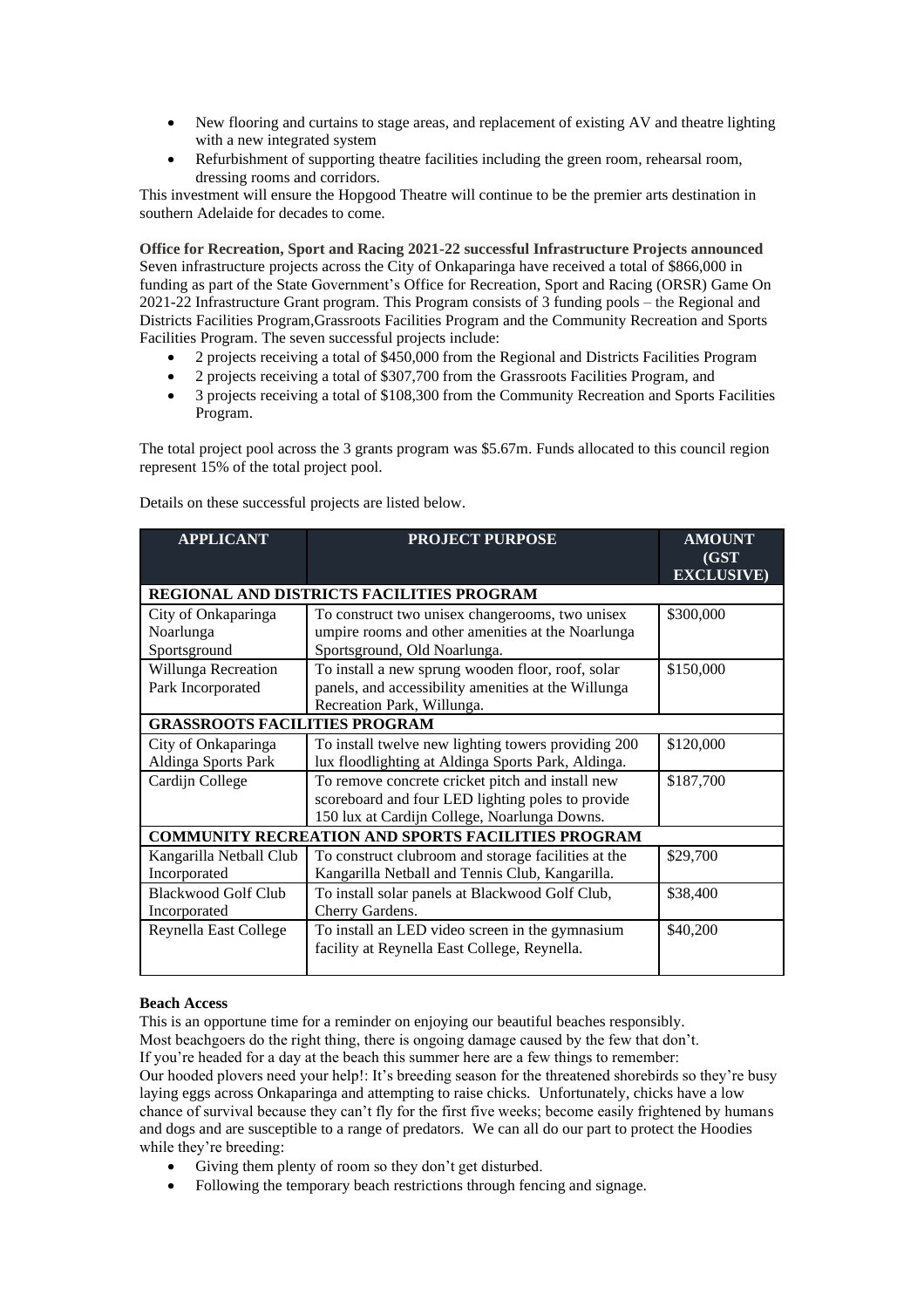- Keeping your dogs leashed.
- Driving responsibly by looking for signs that have been erected to help guide motorists about where to drive and park.

A 10km/hour speed limit applies to vehicles on the beaches at Moana, Aldinga, Silver Sands and Sellicks for the safety of all beach users and wildlife. Please don't drive on sensitive areas of the beach such as sand dunes, pebble banks, high beach (where the seaweed accumulates) and dry soft sands. Driving on these areas can disrupt the beaches' natural recovery process, making them more susceptible to erosion and storm damage. It can also destroy habitat for wildlife. Please stay on the hard sand, exit the beach before high tide, and observe parking restrictions around plover nests. Take your rubbish home with you: Litter can get legs, particularly on windy days, so bring a bag for your rubbish and leave nothing but footprints. If you're planning on driving on the beach during busy periods, it can sometimes take longer to access the beach. Its been super busy during the last few weeks. There are processes in place to ensure beachgoers can enjoy the beach as quickly and safely as possible, including additional traffic management.

Onkaparinga residents are eligible for a free beach permit, while money from the \$8 fee for those without permits is split between community groups and council. Our funds are used for foreshore maintenance and projects.

## **Cherry Gardens Road Cherry Gardens Road Safety Project**

Following my last newsletter item relating to this Black Spot funding that the City of Onkaparinga has received and questions raised by some community members I arranged for Zoom presentation by staff for the morning of Thursday 27 January to explain the process behind these types of programs, what was the reasons behind the safety measures and to answer any questions. Cr Themeliotis and I attended online. Don Wotton and a number of other residents were able to participate and also raise any issues that that they had. Staff provided answers and also receive additional information from those who participated. The reasoning for the safety measures is as follows:

- 10 serious crashes over the 6.7 km stretch of road in 5 years.
- 1 fatal crash.
- This equated to 0.3 serious crashes/km/year.
- 0.2 and above serious crashes identifies to the road as a Black Spot.
- Increase in local tourism traffic due to COVID.
- Safety systems approach to reduce serious injury.

The following option were considered in this project:

- Tree clearing environmental change and removal of endemic species, not in keeping with rural aesthetic of Cherry Gardens.
- Barrier kerb not MAS tested Department of Infrastructure and Transport (DIT) will not approve in areas where speeds are greater than 50 km/hr -Stormwater management issues.
- Further speed reduction DIT will not approve without physical change to road environment.
- Other civil works 197 proactive and reactive maintenance works have been undertaken since 2004 –asphalt plane and reinstatement project.

Details of the timeframe for this project was provided as follows:

- Contractor engagement February 2022.
- Site inspection, hydro excavation March 2022.
- Material procurement March/April 2022.
- Construction April/May  $2022$  = subject to contactor and material availability..

#### **City of Onkaparinga Advocacy Plan 2021-22**

This plan was developed last year to inform state and federal parliamentarians in the lead-up to this year's elections of various infrastructure improvements across the city that they could support as part of their election commitment. An updated version of this plan is to be considered by the Strategic Directions Committee at it's meting on Tuesday evening 1 February. If you would like further information on the projects identified please go to the agenda/minutes items for the Strategic Directions Committee meeting 1 February 2022, as there could be further updates following this meeting.

Some of the projects specifically relating to Thalassa Ward include: